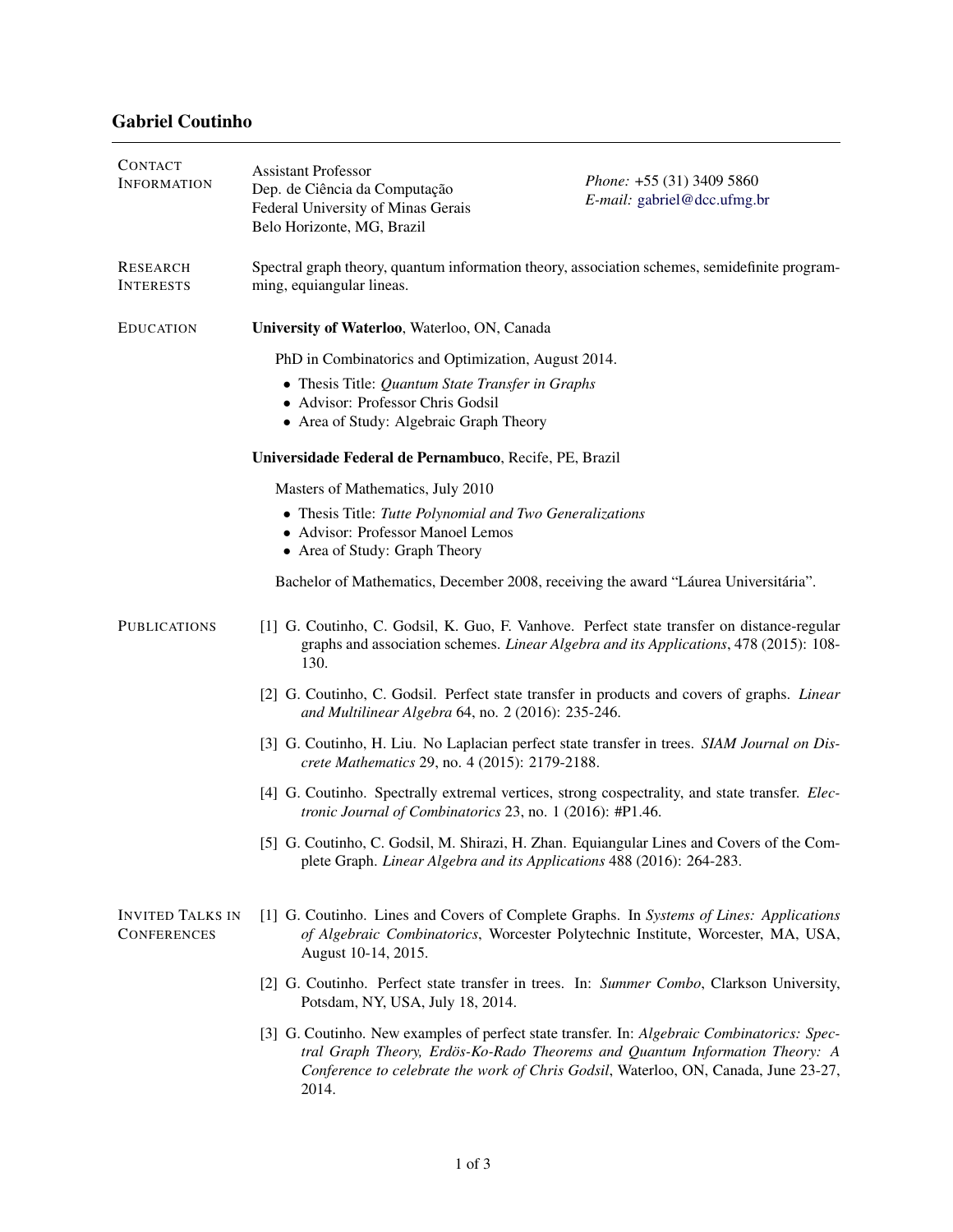| <b>CONFERENCE</b><br><b>TALKS</b>          | [4] G. Coutinho. Graph spectra and quantum walks. In: CanaDAM, University of Saskatchewan,<br>Saskatoon, SK, Canada, June 01-04, 2015.                                                                                                        |  |                                             |  |
|--------------------------------------------|-----------------------------------------------------------------------------------------------------------------------------------------------------------------------------------------------------------------------------------------------|--|---------------------------------------------|--|
|                                            | [5] G. Coutinho. (No) Perfect state transfer in trees. In: Exact Solvability and Symmetry<br>Avatars: Conference held on the occasion of Luc Vinet's 60th birthday, CRM, Montreal,<br>QC, Canada, August 25-29, 2014.                         |  |                                             |  |
|                                            | [6] G. Coutinho. Recent developments in quantum state transfer. In: 22nd Ontario Combina-<br>torics Workshop, York University, Toronto, ON, Canada, May 16-17, 2014.                                                                          |  |                                             |  |
|                                            | • Awarded the Peter Rodney Memorial Book Prize for best student talk.                                                                                                                                                                         |  |                                             |  |
| <b>INVITED TALKS IN</b><br><b>SEMINARS</b> | [7] G. Coutinho. Connections between complex lines and distance-regular graphs. In: Tutte<br>Colloquium. University of Waterloo, Waterloo, Canada, July, 2015.                                                                                |  |                                             |  |
|                                            | [8] G. Coutinho. Orthogonal polynomials and quantum walks. In: Miniworkshop: Quantum<br>Dynamics on Graphs. University College of London, London, UK, July, 2015.                                                                             |  |                                             |  |
|                                            | [9] G. Coutinho. Combinatorics of Quantum State Transfer. In: Discrete Mathematics Semi-<br>nar. University of Delaware, Newark, DE, USA, November, 2014.                                                                                     |  |                                             |  |
|                                            | [10] G. Coutinho. Algebraic graph theory. In: Grad Seminar series. University of Waterloo,<br>Waterloo, Canada, November, 2013.                                                                                                               |  |                                             |  |
| <b>OTHER</b><br><b>PUBLICATIONS</b>        | [1] G. Coutinho. Quantum State Transfer in Graphs. PhD Thesis, University of Waterloo,<br>Waterloo, ON, Canada, 2014.                                                                                                                         |  |                                             |  |
|                                            | [2] G. Coutinho. O Polinômio de Tutte e duas generalizações. Masters thesis, Universidade<br>Federal de Pernambuco, Recife, PE, Brazil, 2010.                                                                                                 |  |                                             |  |
| <b>TEACHING</b><br><b>EXPERIENCE</b>       | University of Waterloo, Waterloo, ON, Canada.                                                                                                                                                                                                 |  |                                             |  |
|                                            | Instructor of MATH 135: Algebra for Math Honours                                                                                                                                                                                              |  | <b>Fall 2014</b>                            |  |
|                                            | Instructor of MATH 115: Linear algebra for engineers                                                                                                                                                                                          |  | <b>Fall 2012 and Fall 2013</b>              |  |
|                                            | <b>Teaching Assistant</b>                                                                                                                                                                                                                     |  | Several terms from Fall 2010 to Spring 2014 |  |
|                                            | Universidade Federal de Pernambuco, Recife, PE, Brazil.                                                                                                                                                                                       |  |                                             |  |
|                                            | Instructor of Calculus 3: Vectorial calculus, ODEs and series                                                                                                                                                                                 |  | 2009 and 2010                               |  |
|                                            | Instructor of Introduction to Mathematics                                                                                                                                                                                                     |  | 2009                                        |  |
| <b>MEETING</b><br>ATTENDANCE               | <b>Conferences</b><br>• AMS Spring Central Sectional Meeting. Ames, IA, USA, April 26-28, 2013.<br>• EuroComb'11. Budapest, Hungary, August 29-September 2, 2011.                                                                             |  |                                             |  |
| PROFESSIONAL<br><b>SERVICE</b>             | <b>Referee Service</b><br>• Discrete Mathematics.<br>• Journal of Combinatorics Theory Series B.<br>• Electronic Journal of Linear Algebra.<br>• Quantum Information and Computing.<br>Combinatorica.<br>Electronic Journal of Combinatorics. |  |                                             |  |